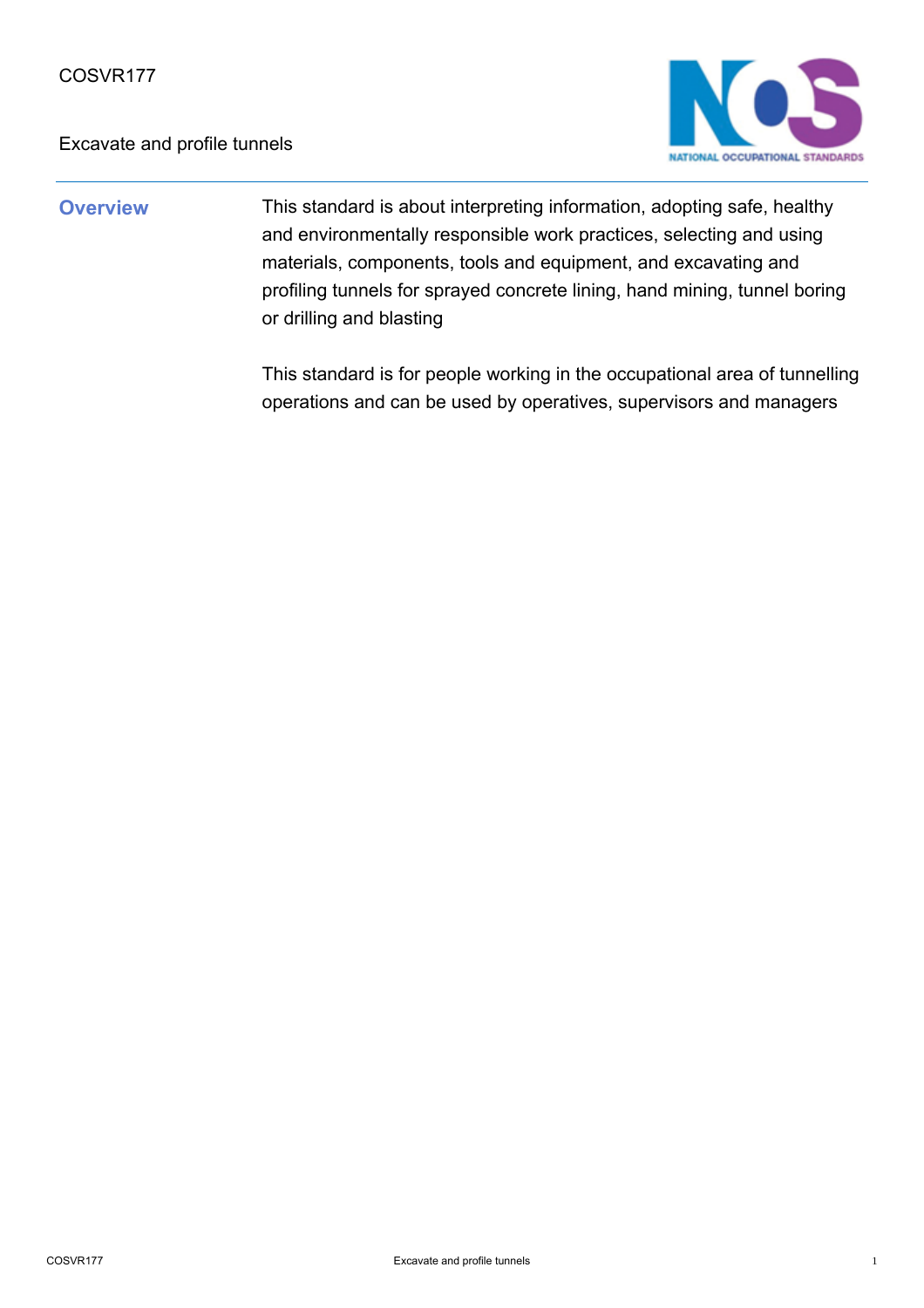

# **Performance criteria**

You must be able to: P1 interpret the given information relating to the work and resources to confirm its relevance

> P2 comply with the given, relevant legislation and official guidance to carry out your work and maintain safe and healthy work practices

P3 select the required quantity and quality of resources for the methods of work

P4 comply with organisational procedures to minimise the risk of damage to the work and surrounding area

P5 comply with the given contract information to carry out the work efficiently to the required specification

P6 complete the work within the allocated time, in accordance with the programme of work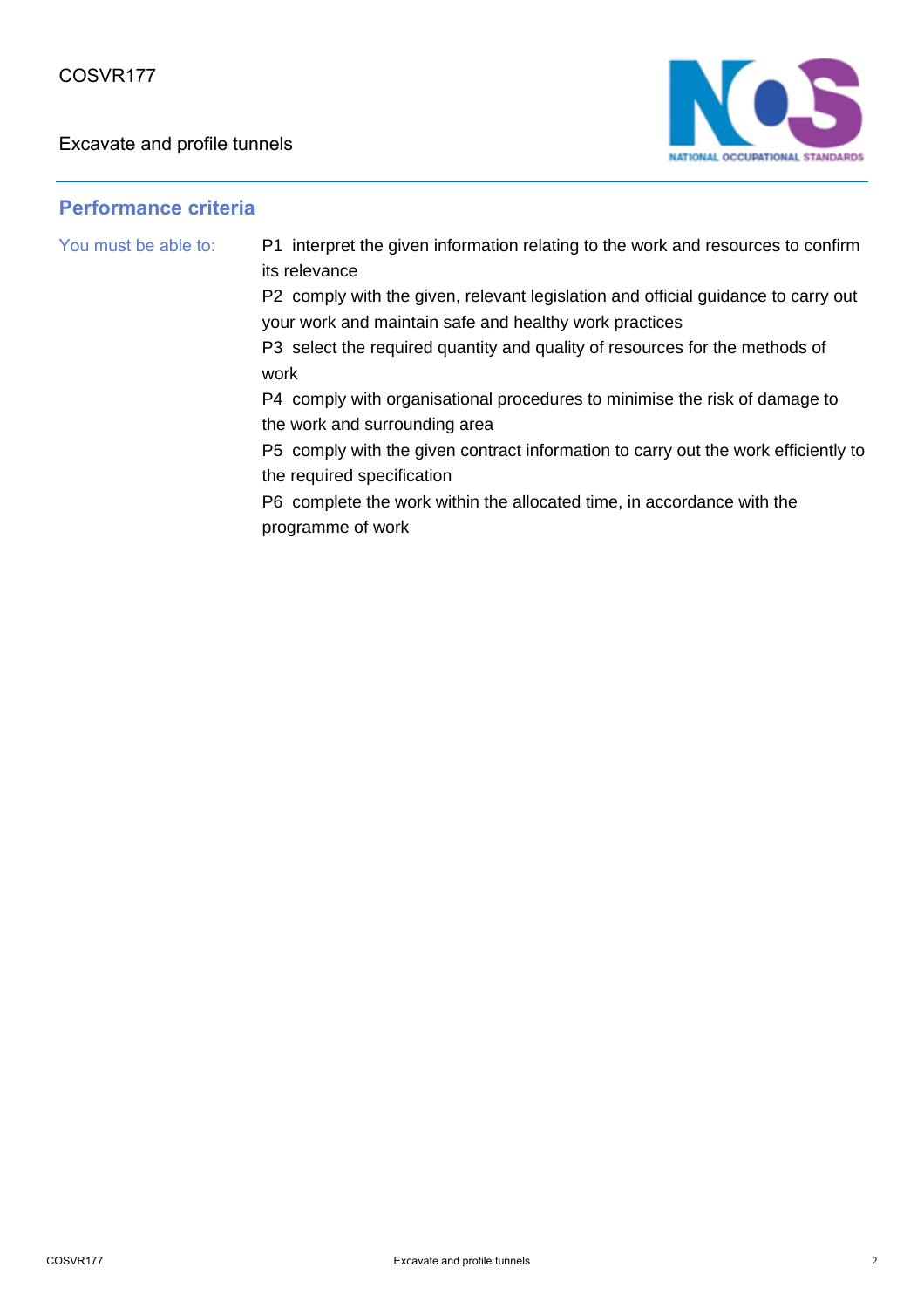

# **Knowledge and understanding**

You need to know and understand:

# **Performance Criteria 1**

#### **Interpretation of information**

K1 the organisational procedures developed to report and rectify inappropriate **information** and unsuitable **resources**, and how they are implemented K2 the types of **information**, their source and how they are interpreted K3 the organisational procedures to solve **problems** with the **information** and why it is important they are followed

#### **Performance Criteria 2**

#### **Safe work practices**

K4 the level of understanding operatives must have of **information** for relevant, current **legislation and official guidance** and how it is applied K5 the types of **fire extinguishers** and how and when they are used K6 how **emergencies** should be responded to and who should respond K7 the organisational **security procedures** for tools, equipment and personal belongings

K8 what the accident reporting procedures are and who is responsible for making the report

K9 why, when and how health and safety control equipment should be used K10 how to comply with environmentally responsible work practices to meet current **legislation and official guidance**

### **Performance Criteria 3**

#### **Selection of resources**

K11 the characteristics, quality, uses, sustainability, limitations and defects associated with the **resources** and how defects should be rectified K12 how the **resources** should be used and how any **problems** associated with the **resources** are reported

K13 the organisational procedures to select **resources**, why they have been developed and how they are used

K14 the **hazards** associated with the **resources** and **methods of work** and how they are overcome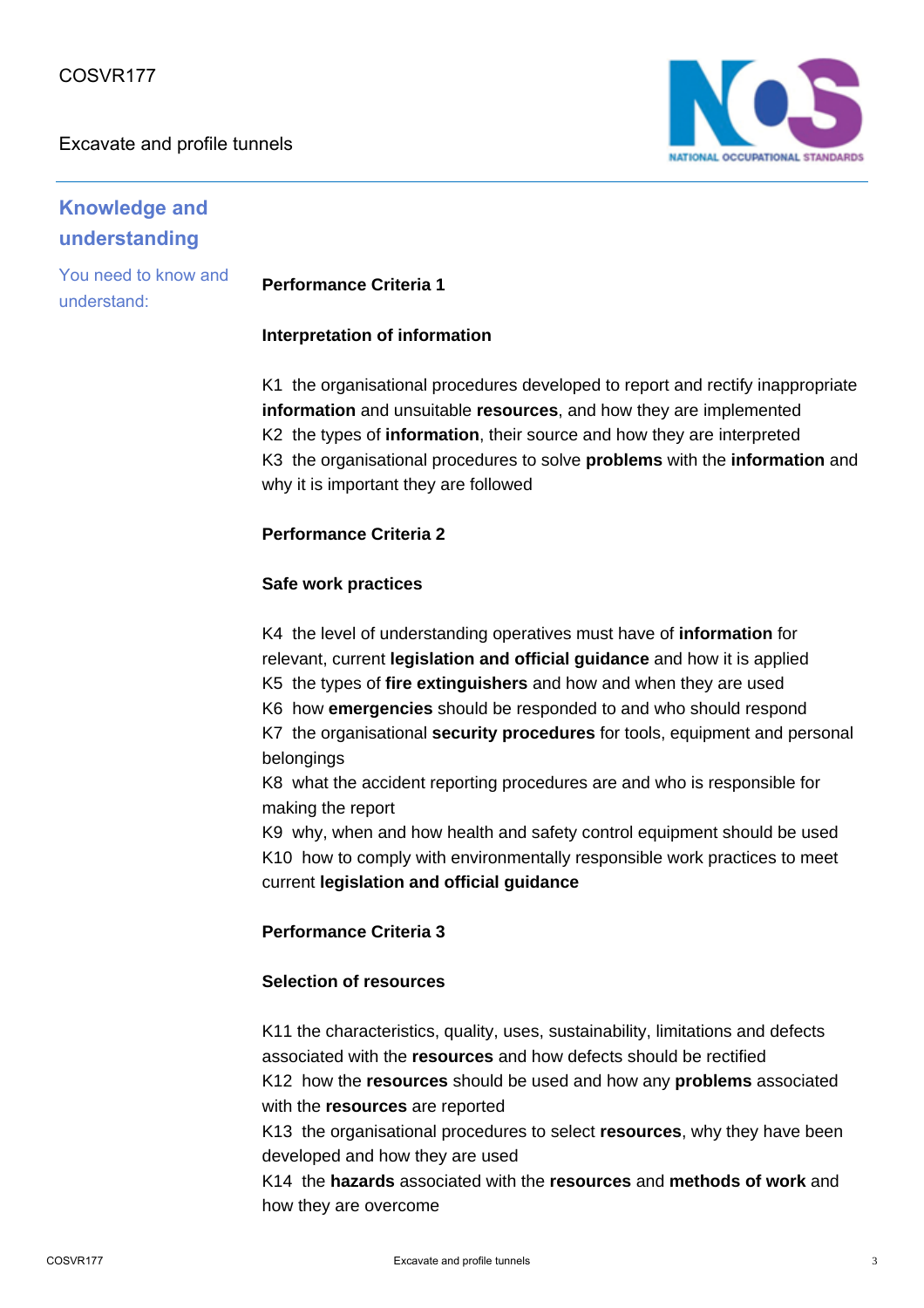

### **Performance Criteria 4**

#### **Minimise the risk of damage**

K15 how to **protect work** from damage and the purpose of protection K16 why **disposal of waste** should be carried out safely and how it is achieved

#### **Performance Criteria 5**

#### **Meet the contract specification**

K17 how **methods of work**, to meet the specification, are carried out and **problems** reported K18 how **maintenance** of tools and equipment is carried out

#### **Performance Criteria 6**

#### **Allocated time**

K19 what the **programme** is for the work to be carried out in the estimated, allocated time and why deadlines should be kept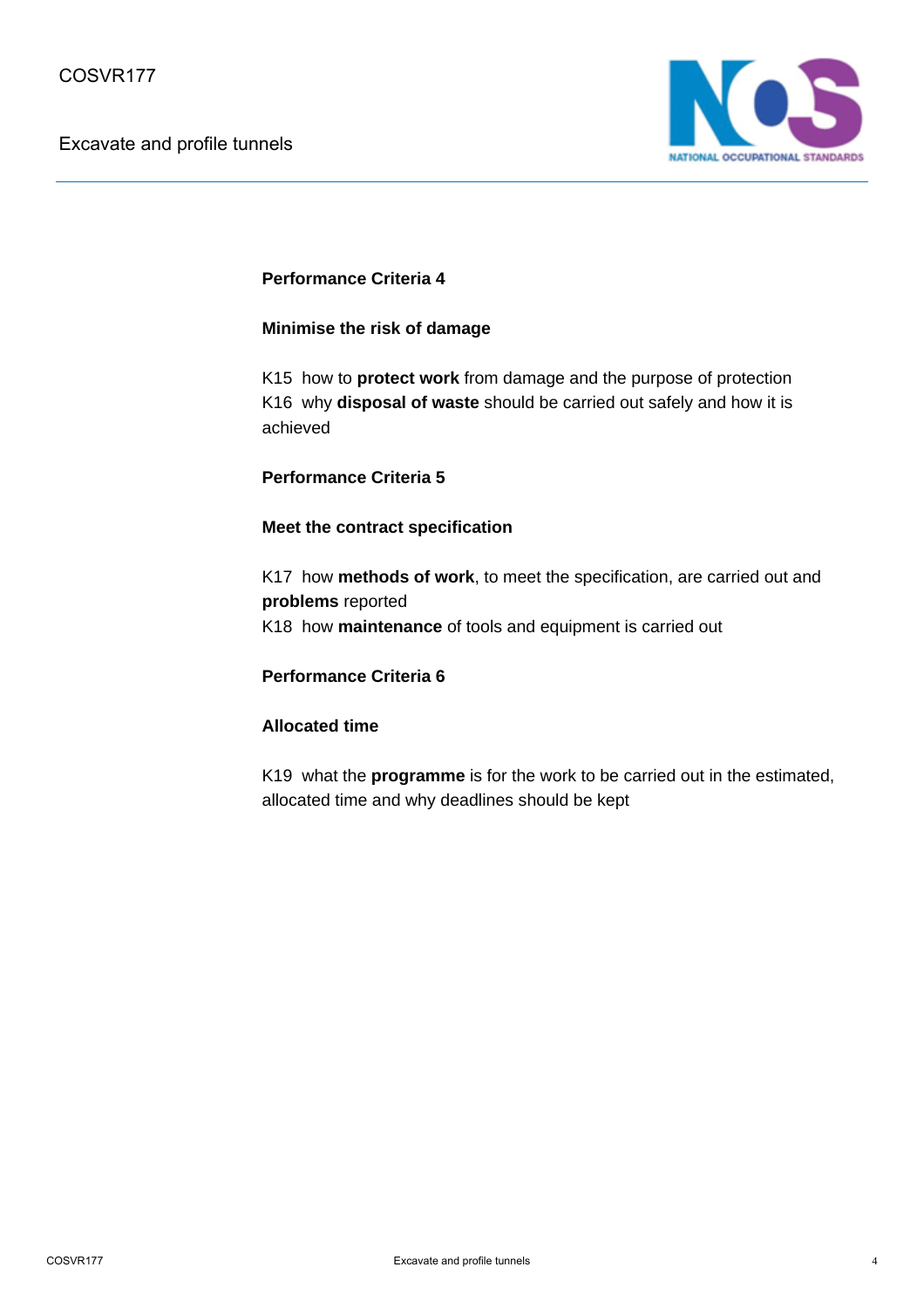

# **Scope/range Performance Criteria 1**

1 interpretation of drawings/required excavation support sheet (RESS), method statements, task briefings, risk assessments and manufacturers' information related to the work to be carried out

# **Performance Criteria 2**

2 avoidance of risk by complying with the given information relating to the following

- 2.1 methods of work
- 2.2 safe use of health and safety control equipment
- 2.3 safe use of access equipment/systems
- 2.4 safe use, storage and handling of materials, tools and equipment
- 2.5 specific risks to health

# **Performance Criteria 3**

- 3 selection of resources associated with own work
- 3.1 materials and components
- 3.2 tools and equipment

### **Performance Criteria 4**

- 4 protection of the work and its surrounding area from damage
- 5 maintain a clean work space
- 6 disposal of waste in accordance with current legislation

#### **Performance Criteria 5**

- 7 demonstration of work skills to excavate and profile
- 8 use and maintain ancillary equipment
- 9 excavate and profile tunnel to given working instructions and engineering controls for at least one of the following operations
- 9.1 sprayed concrete lining
- 9.2 hand mining
- 9.3 drilling and blasting
- 9.4 tunnel boring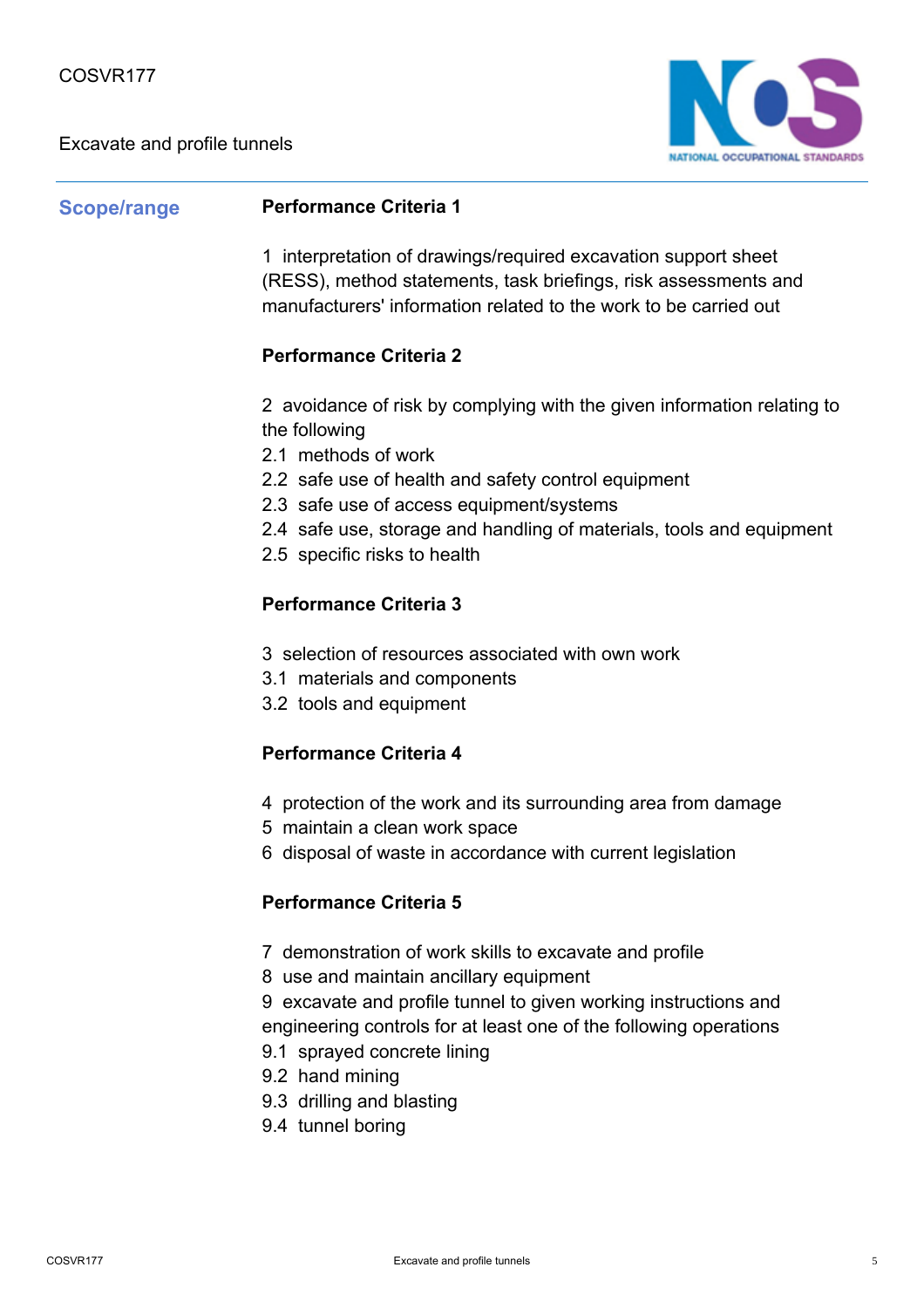

# **Performance Criteria 6**

10 completion of own work within the estimated, allocated time to meet the needs of other occupations and/or client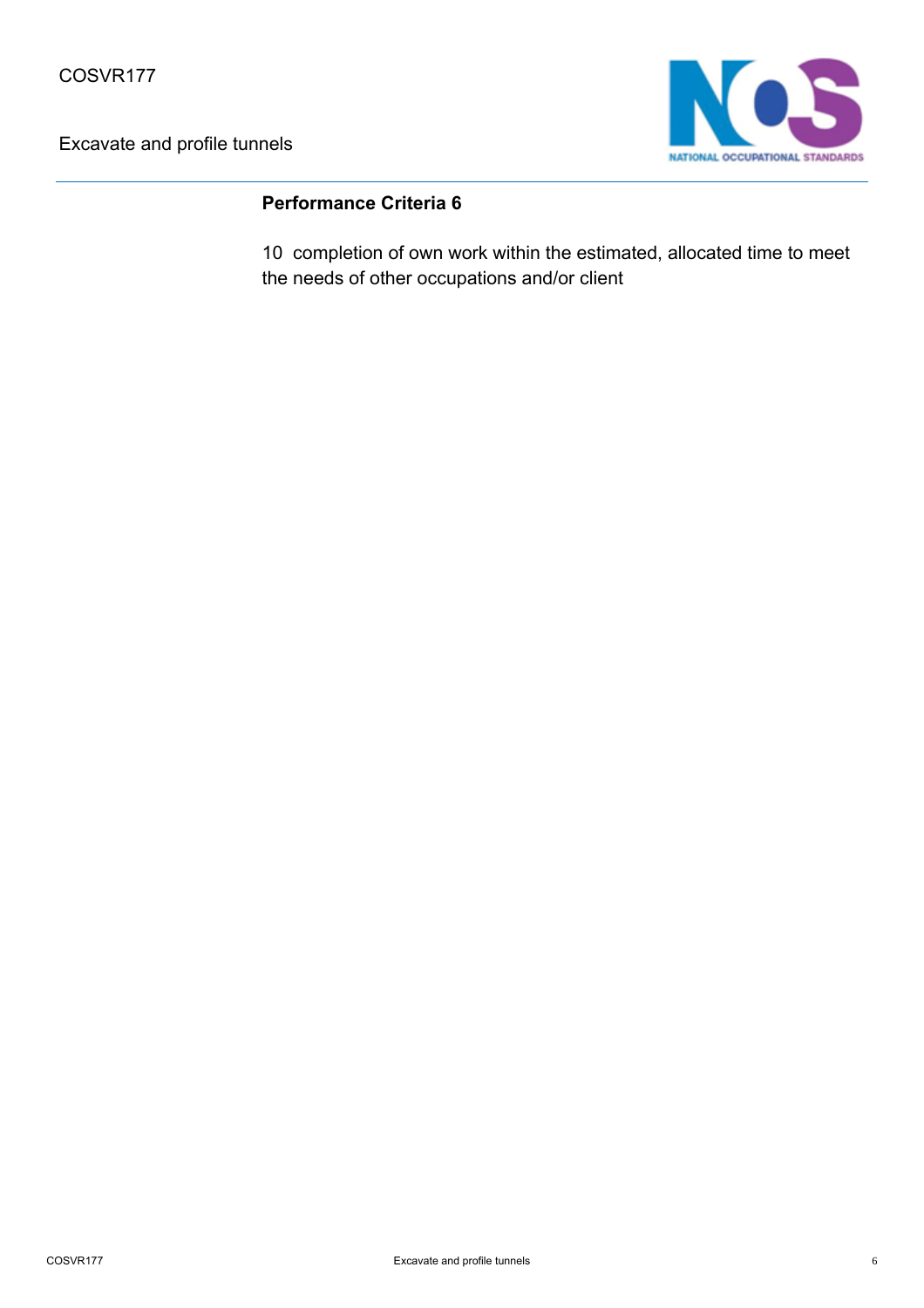

**Scope/range related Disposal of waste to knowledge and understanding** 1 environmental responsibilities, organisational procedures, manufacturers' information, statutory regulations and official guidance

### **Emergencies**

2 operative's response to situations in accordance with organisational authorisation and personal skills when involved with

- 2.1 fires, spillages, injuries
- 2.2 emergencies relating to occupational activities

#### **Fire extinguishers**

3 water, CO2, foam, powder and their uses

### **Hazards**

4 those identified by risk assessment, method of work, manufacturers' technical information, task and tool box talks, statutory regulations and official guidance

### **Health and safety control equipment**

5 identified by the principles of prevention for occupational use, types and purpose of each type, work situations and general work environment

- 5.1 collective protective measures
- 5.2 personal protective equipment (PPE)
- 5.3 respiratory protective equipment (RPE)
- 5.4 local exhaust ventilation (LEV)

### **Information**

6 drawings/required excavation support sheet (RESS), method statements, task briefings, risk assessments, manufacturers' information, organisational procedures, official guidance and regulations governing tunnelling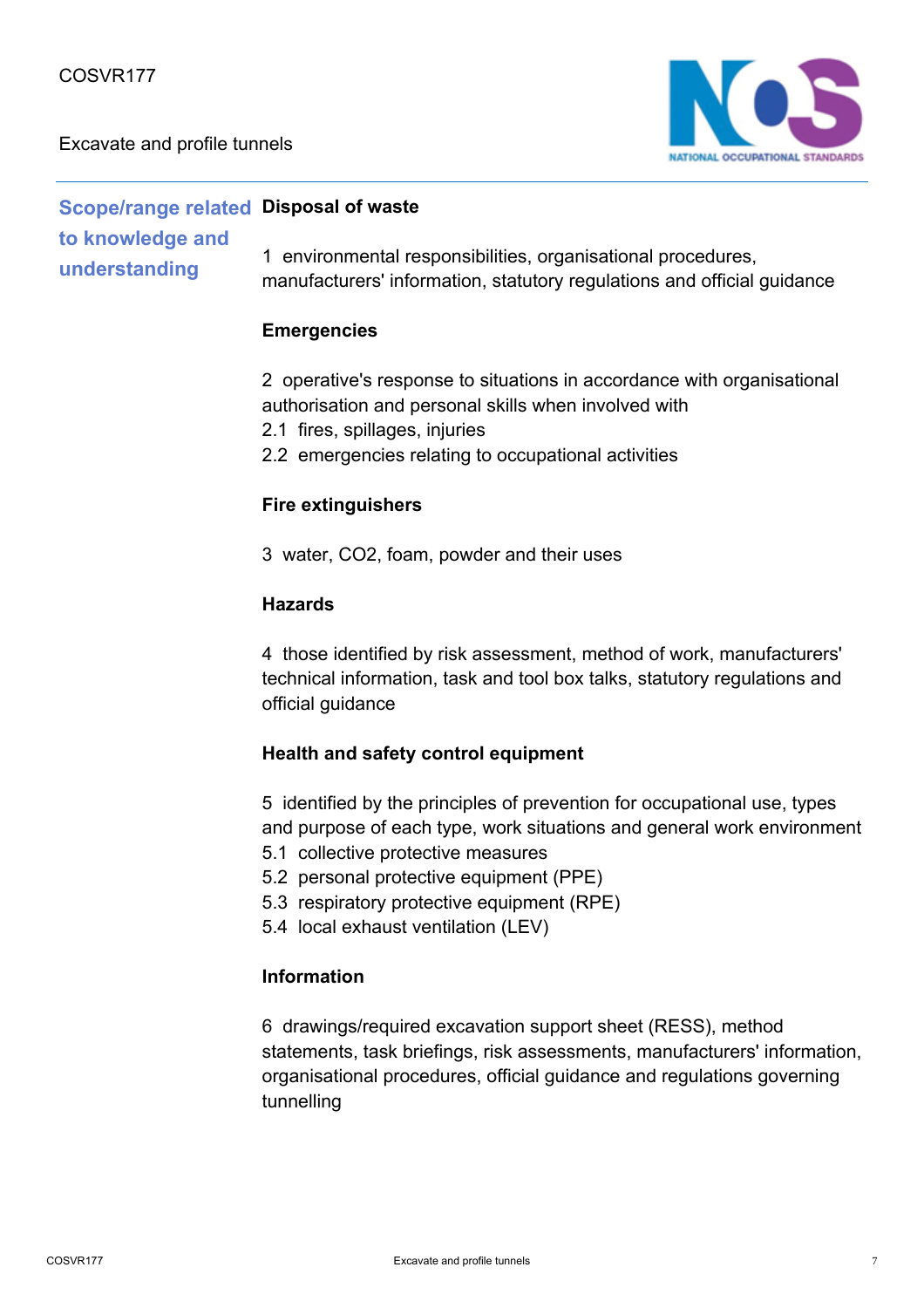

## **Legislation and official guidance**

7 this relates to the operative's responsibilities regarding potential accidents, health hazards and the environment whilst working in the workplace, below ground level, in confined spaces, at height, with tools and equipment, with materials and substances, with movement/storage of materials and by manual handling and mechanical lifting

# **Maintenance**

8 operative care of ancillary equipment

# **Methods of work**

9 application of knowledge for safe and healthy work practices, procedures and skills relating to the method/area of work and materials used to

9.1 follow engineering controls to excavate and profile tunnels for sprayed concrete lining, hand mining, drilling and blasting or tunnel boring operations

9.2 recognise and determine when specialist skills and knowledge are required and report accordingly

9.3 work with, around and in close proximity to plant and machinery

9.4 direct and guide the operations and movement of plant and machinery

- 9.5 use equipment
- 9.6 work at height
- 9.7 use access equipment/systems
- 10 team work and communication

11 needs of other occupations associated with excavating and profiling tunnels

# **Problems**

- 12 those arising from information, resources and methods of work
- 12.1 own authority to rectify
- 12.2 organisational reporting procedures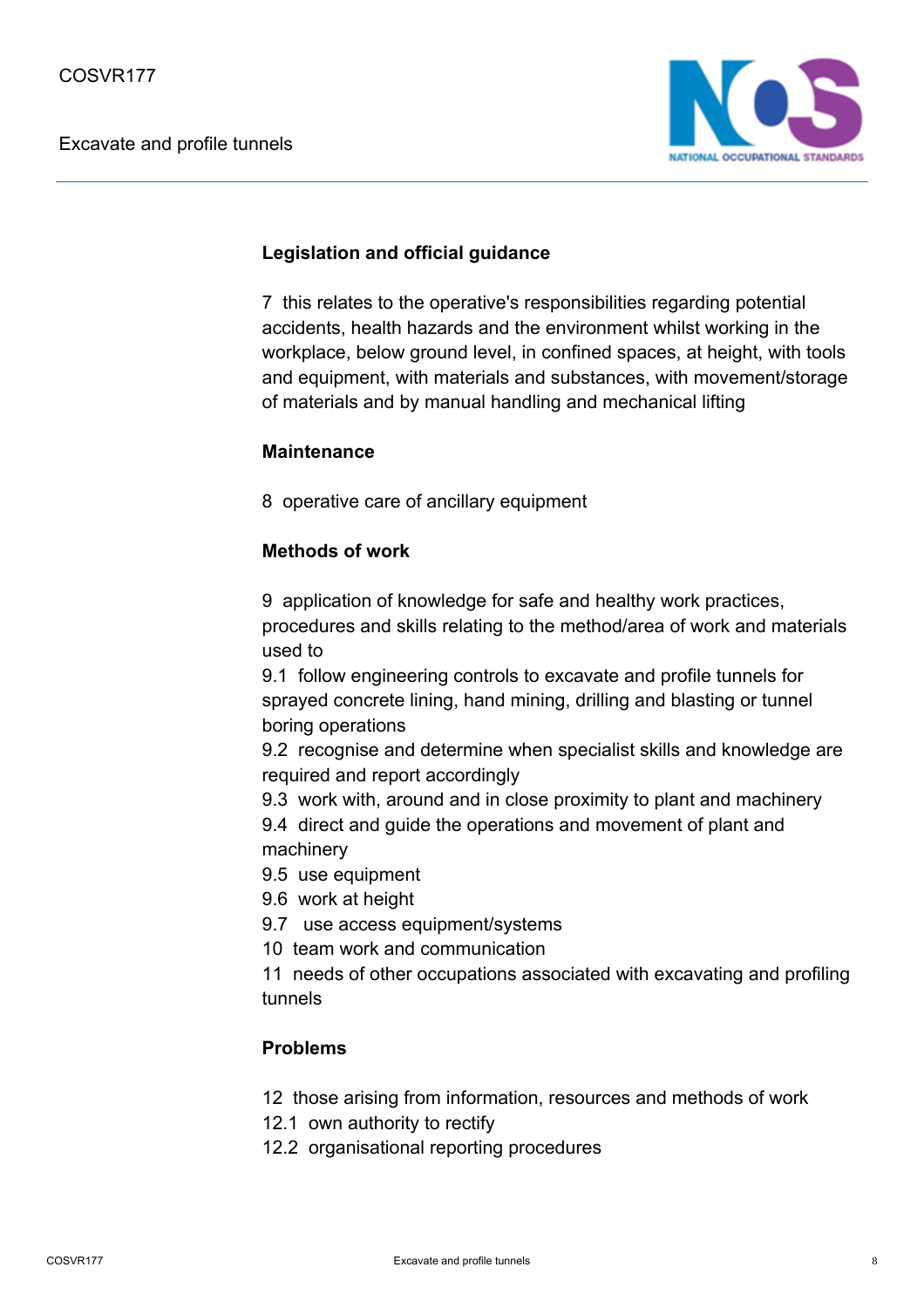

# **Programme**

13 types of progress charts, timetables and estimated times 14 organisational procedures for reporting circumstances which will affect the work programme

# **Protect work**

15 protect work against damage from general workplace activities, other occupations and adverse weather conditions

# **Resources**

16 materials, components and equipment relating to types, quantity, quality, sizes and the sustainability of standard and/or specialist 16.1 engineering controls (e.g. lasers, drill patterns, profile boards, string lines, square marks and software controls), hand, mechanical or drill and blast excavation equipment and ancillary equipment 17 confirm resources conform with the specification

### **Security procedures**

19 site, workplace, company and operative